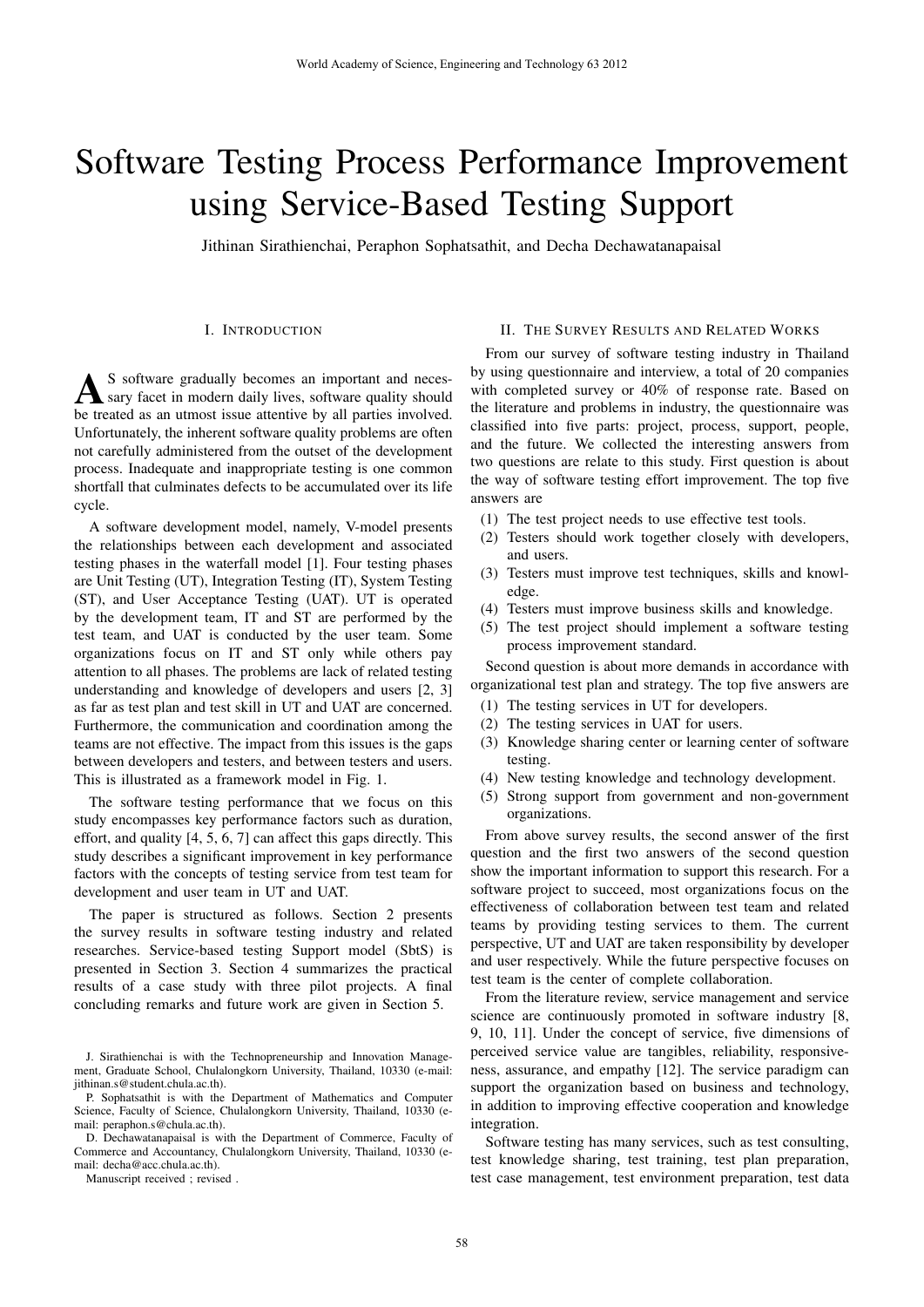

Fig. 1. The Gap Framework of Traditional Software Development Process

preparation, test execution, automated testing, and performance testing [13, 14, 15]. Some testing services can provide both UT and UAT while some services can support either UT or UAT.

Many researches discussed and proposed methods about bridging gaps between development and testing [16, 17, 18, 19]. While a few researches study about software testing and service for development and user teams. The example is a conceptual framework, namely, TESTQUAL which draws from the famous service framework, namely, SERVQUAL [19, 21]. This framework comprehensively explains about services for developers and end users.

### III. SERVICE-BASED TESTING SUPPORT MODEL (SBTS)

We propose Service-based testing Support model (SbtS) as shown in Fig. 2. Our delivery model focuses areas for proposed testing services that include three teams (development, test, user), five people groups (developers, UT testers, testers, UAT testers, and users) and four phases (UT, IT, ST, and UAT).

Our offerings are organized around three key areas, namely, test personnel, test service, and service benefit.

## *A. Test Personnel*

Traditional software development life cycle (SDLC) consists of many personnel roles. Personnel roles related with testing in each phase are developers in UT, testers in IT and ST, and users in UAT. In real situation, developers conduct testing in three phases or developers perform both development and testing phases. For suitable way, testers in each phase should not be the same person.

The problem about personnel is lack of testing skills of developers and users who conduct testing in UT and UAT. Furthermore, most UT and UAT do not prepare the test plan, test scenario, and test case. From this reason, many outstanding defects from UT remain in testing phases, many defects can be detected in testing phases as if UT were not performed.

Moreover, many defects are passed through UAT and most users or customers do not understand and disapprove. In UAT, users should detect the business defect but they need to face the programming defect from ST outstanding defects.

Programming and business defects in several severity levels passed through phase of software product launching.

SbtS proposes two new tester types under the test team. First are testers for UT (call UT Tester) who are experts in technical programming skills. Second are testers for UAT (call UAT Tester) who have business knowledge and experiences. The personnel of both groups should be selected from development and user team respectively. They work together with developers in UT and users in UAT. To effective support, test training will be continuously provided for them.

# *B. Test Services*

From various testing services, we categorize them into two groups:

(1) Group I: Test sharing service. Services in this group need effective collaboration between tester and developer, and between tester and user. The effort percentage of tester is around 20-50% in each service.

All tester types can perform the services in this group. The examples are test consulting, test training, test environment preparation and management, test data preparation, test plan consulting and preparation, and cloud testing service.

(2) Group II: One-stop test service. The test team works as a service provider that needs support from specialists. The effort percentage of UT or UAT testers is around 50-90% in each service. Even if most tasks are taken responsibility by UT or UAT testers, developers and users still work together with testers. The examples are test execution of UT and UAT, performance testing, load/stress testing, automated test, test process management, and Testing as a Service (TaaS).

#### *C. Service Benefits*

Both development and user teams can get many benefits from testing services. The first group services give direct benefits to developers and users, for example, test skill improvement both technical and business skills, test process improvement, and reduce costs and time by internally managing resources.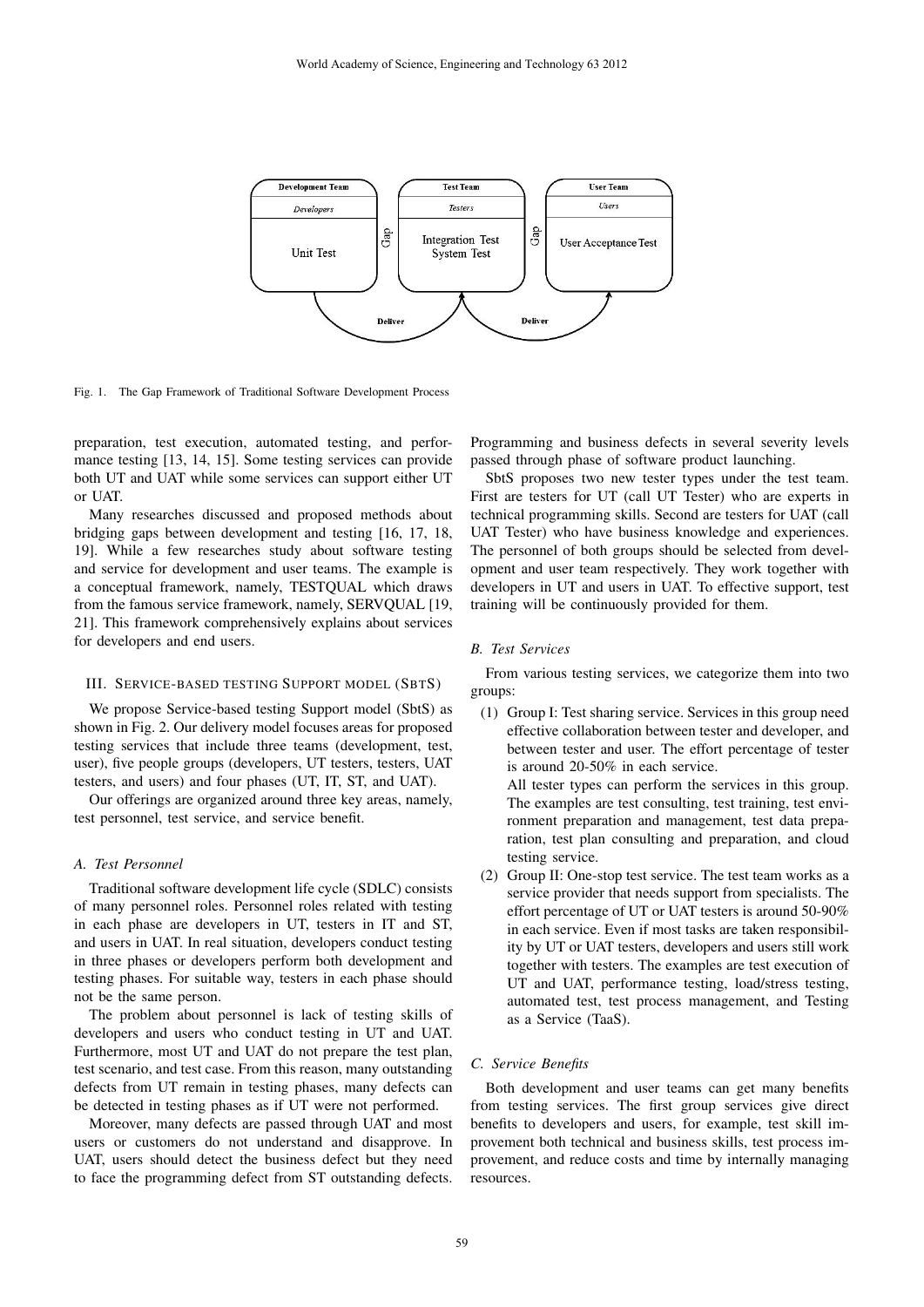

Fig. 2. Service-based testing Support Model (SbtS)

The second group services help the software project to reduce high efforts of software testing from developers and users but increase some efforts from testers. Moreover, software testing process can get higher quality and deliver quicker response to business requirement changes. Resource management is flexible and support the right personnel into the right jobs.

In conclusion, three major factors of performance, namely, duration, effort, and quality will be improved. The people in software project can develop their capabilities. The last important benefit is bridging the gaps between development and test teams, and between test and user teams.

#### IV. RESULTS: THE CASE STUDY

The case study is a medium-large sized company in software industry. The number of people in the test team is approximately 50-60 persons. Two pilot projects are provided by the case study.

The first project is test sharing service while the other is one-stop test service. The first project provides services for development and user teams as test consulting, test environment preparation, and test data preparation. The second project provides service for development team only as UT execution consisting of test plan, test preparation, test execution, and test report.

Both project sizes in the same application are approximately 40,000 - 60,000 lines of code . Staffs in management level consist of one test manager and one test leader. For tester, we will discuss in each subsection. In this case, the test team conducts ST only.

The results present three key performance factors, namely, duration, effort, and quality. For duration and effort, we focus on two parameters as overall project and software testing. For quality, three parameters are considered as total number of defects in UT, ST, and UAT.

They made up the set of results that compare between the baseline or average of current projects and the case study results. Moreover, people skill and perceived service value are evaluated by interviewing related persons.

#### *A. Results of software testing performance*

The first project supports both development and user teams. Thus, we need one UT tester, one UAT tester, and four testers (not specific). The main tasks are UT support, ST execution, and UAT support.

The second project supports the development team only. Thus, we need three UT testers and four testers (not specific). The main tasks are UT execution with development team, and ST execution.

The results of three performance factors in seven parameters are shown in Table I .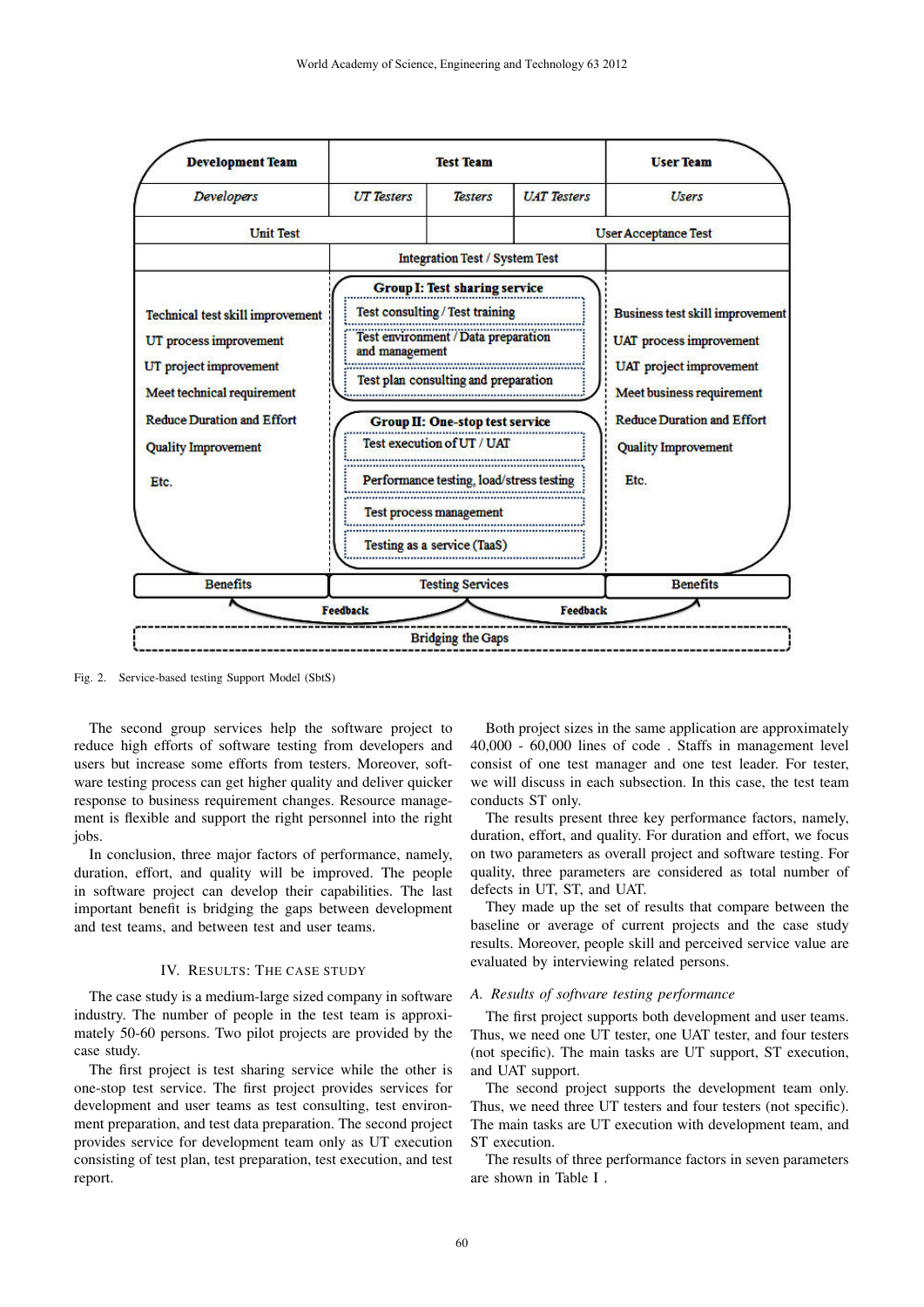TABLE I RESULTS OF SOFTWARE TESTING PERFORMANCE

| Parameters                     | <b>Baseline</b> | Project I | Project II |
|--------------------------------|-----------------|-----------|------------|
| Duration (Month)               |                 |           |            |
| - All Phases                   | 5               | 4.5       | 4          |
| - Testing Phase                |                 |           | 0.5        |
| Effort (Baht)                  |                 |           |            |
| - All Phases                   | 1,255,000       | 1.250.000 | 1.0450.000 |
| - Testing Phase                | 352,000         | 320,000   | 256,000    |
| <b>Total Number of Defects</b> |                 |           |            |
| - Unit Test                    | 250             | 375       | 553        |
| - System Test                  | 1,530           | 1,210     | 1,050      |
| - User Acceptance Test         | 540             | 420       | 250        |

From the results, both durations of all phases and testing phase are less than the baseline. The all phases effort in project I is not different from the baseline, while decreases significantly with project II. For testing phase, both project efforts obviously reduce from the baseline. The defects could be detected more than the baseline in UT, but less than the baseline in ST and UAT.

#### *B. Results of people skill and perceived service value*

For project I, we interviewed three developers and two users who worked with testers of the test team. In fact, all testers of the test team were evaluated, including UT and UAT testers. For project II, two developers and all testers of the test team were discussed with us.

For people skill, the answers from all interviewees show that they can improve their testing skills in both management and technical. Most processes recorded plans, task details, and results in documents or applications for knowledge sharing in the future. They can work with the right tools, techniques, and theories on the right jobs.

Moreover, they need to use more time for additional tasks from the services in the first and second projects but the overall work time will be less in next project. Most interviewees pointed in the same direction that knowledge management and transfer could reduce the gap between theory and practice.

For perceived service value, we consider in four aspects as tangibles, reliability, responsiveness, assurance, and rapport [12, 21]. All participants in the projects, especially developers received all aspects with better performance when compare to the existing situation. Some examples of perceived service value are

- (1) Test people can develop, operate, and manage the assets, such as, hardware, software, system, and document.
- (2) The utility is available when developer, tester, and user request it.
- (3) All related persons receive and give for good relationship, strong cooperation, and effective communication.
- (4) Developer and user are confident in the competence of service provider and delivered software products.

For people skill improvement viewpoint, the gaps between development and test team, and between test and user teams could be bridged by applying the test service of SbtS model.

# V. CONCLUSION

The proposed model is a multi-facet working model for test service which can be conceptually applied to different test organization with both traditional and novel services. For the pilot test of this case study support for in-house testing projects. In the future, we have plan to apply in test outsourcing project which developers and users are not staffs of their company.

SbtS model is an achievement instrument that pushes the success to software testing process and software development by the concept of service. SbtS can also support development and user teams in closing the gaps perception for sustainable development.

For this research, we implemented with two pilot test projects that the results may not reflect the long-term investment. Thus, we need to execute the model with different projects and develop a simulation to evaluate the long-term results. Furthermore, skill and capability evaluation should be measured by examination to clarify the areas of skill improvement.

#### ACKNOWLEDGMENT

The authors wish to acknowledge all interviewees of the case studies for their invaluable inputs and comments. Without their courteous contributions, this research would not have been made possible.

#### **REFERENCES**

- [1] W. E. Lewis, *Software Testing and Continuous Quality Improvement*. 3rd Ed. Auerbach Publications: Boca Raton, FL, 2009.
- [2] C. F. Cohen, S. J. Birkin, M. J. Garfield, and H. W. Webb, "Managing conflict in software testing," *Communications of the ACM*, vol. 47, no. 1, pp. 76-81, 2004.
- [3] H. Barki and J. Hartwick, "Interpersonal conflict and its management in information system development," *MIS Quarterly*, vol. 25, no. 2, pp. 195-228, 2001.
- [4] R. Martin and D. Raffo, "Application of a hybrid process simulation model to a software development project," *Journal of Systems and Software*, vol. 59, no. 3, pp. 237-246, 2001.
- [5] D. X. Houston, S. Ferreira, J. S. Collofello , D. C. Montgomery, G. T. Mackulak, and D. L. Shunk, "Behavioral characterization: finding and using the influential factors in software process simulation models, *Journal of Systems and Software*, vol. 59, no. 3, pp. 259-270, 2001.
- [6] F. Stallinger, "Software process simulation to support ISO/IEC 15504 based software process improvement," *Software Process Improvement and Practice*, vol. 5, no. 2-3, pp. 197209, 2000.
- [7] S. Ferreira, J. Collofello, D. Shunk, and G. Mackulak, "Understanding the effects of requirements volatility in software engineering by using analytical modeling and software process simulation," *Journal of Systems and Software*, vol. 82, no. 10, pp. 15681577, 2009.
- [8] L. Yu, L. Zhang, H. Xiang, Y. Su, W. Zhao, and J. Zhu, "A Framework of testing as a service," *Proceedings of 2009 International Conference on Mangement and Service Science (MASS 2009)*, 2009.
- [9] M. Turner, D. Budgen, and P. Brereton, "Turning software into a service," *IEEE Computer Society*, vol. 36, no. 10, pp. 38-44, 2003.
- [10] L. Riungu, O. Taipale, and K. Smolander, "Software testing as an online service: Observations from Practice," *Third International Conference on Software Testing, Verification, and Validation Workshops*, pp. 418-423, 2010.
- [11] J. Black, C. Draper, T. Lococo, F. Matar, and C. Ward, "An integration model for organizing IT service management," *IBM Systems Journal*, vol. 46, no. 3, pp. 405-422, 2007.
- [12] A. Parasuraman, V. A. Zeithaml, and L. L. Berry, "A Conceptual Model of Service Quality and Its Implications for Future Research," *Journal of Marketing*, vol. 49, pp. 41-50, 1985.